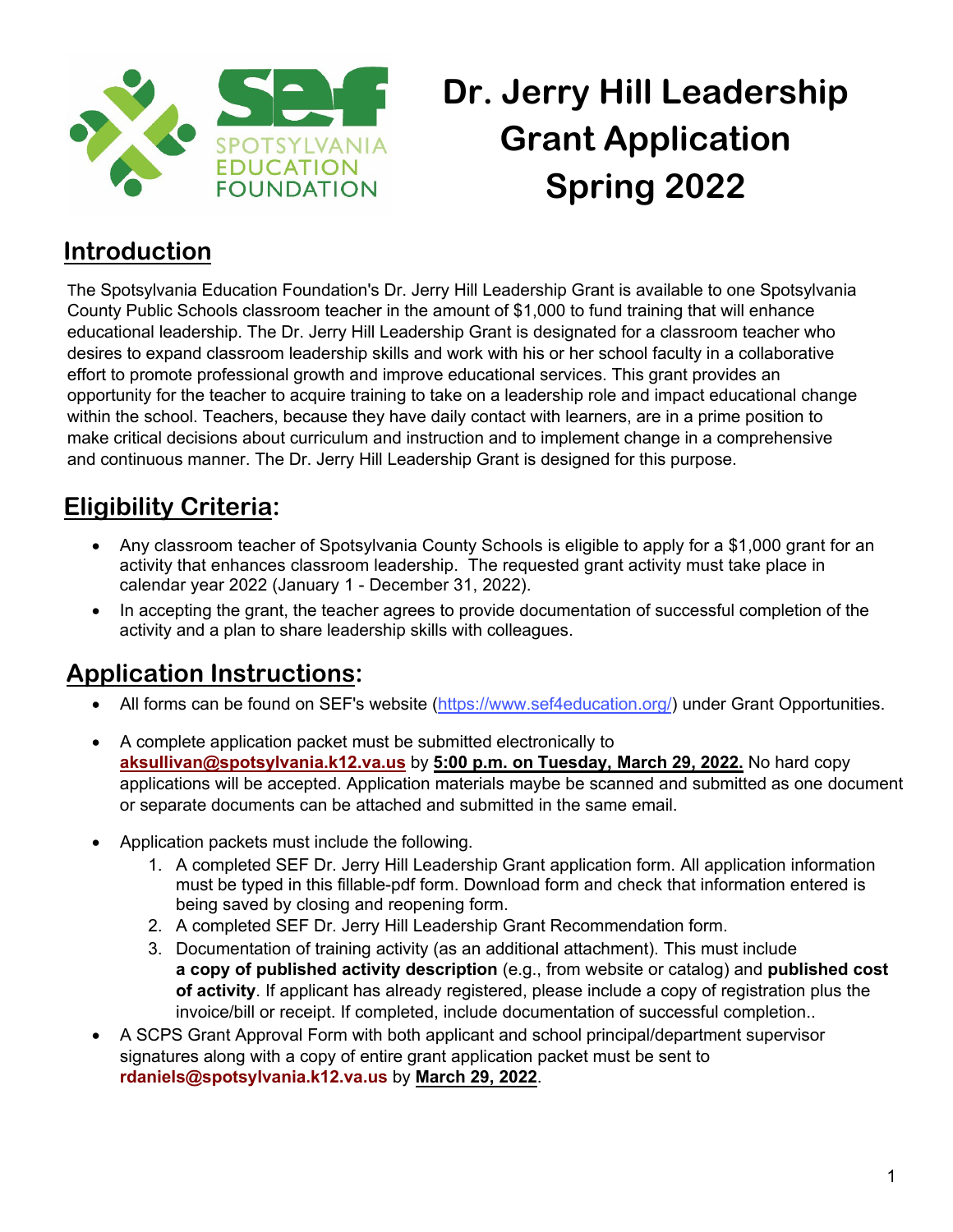

## **Dr. Jerry Hill Leadership Grant Application Spring 2022**

| Name:                                                                                                                         | Job Title:<br><u> 1990 - Johann Barnett, mars et al. 1990 - Anna ann an t-Anna ann an t-Anna ann an t-Anna ann an t-Anna ann an</u> |
|-------------------------------------------------------------------------------------------------------------------------------|-------------------------------------------------------------------------------------------------------------------------------------|
| School/Department:                                                                                                            | Work Phone:                                                                                                                         |
| Cell or Home Phone: <u>Call Alexander Andrew Cell or Home Phone:</u>                                                          | Amount of money requested (up to \$1,000):                                                                                          |
| Please indicate below how you intend to use the Dr. Jerry Hill Leadership Grant (select one):                                 |                                                                                                                                     |
| Training<br><b>College Course</b>                                                                                             | Conference<br><b>Professional Certification</b>                                                                                     |
| Other (specify):                                                                                                              |                                                                                                                                     |
| <b>Activity Details:</b>                                                                                                      |                                                                                                                                     |
| Title:<br>e de la construcción de la construcción de la construcción de la construcción de la construcción de la construcción | End Date:<br>Start Date: <b>Start Date:</b>                                                                                         |
| Offered/presented by:                                                                                                         | <b>Total Cost of Activity:</b>                                                                                                      |

#### **Please indicate how the grant will benefit/impact your classroom leadership skills.**

*Maximum limit is 1,250 characters.*